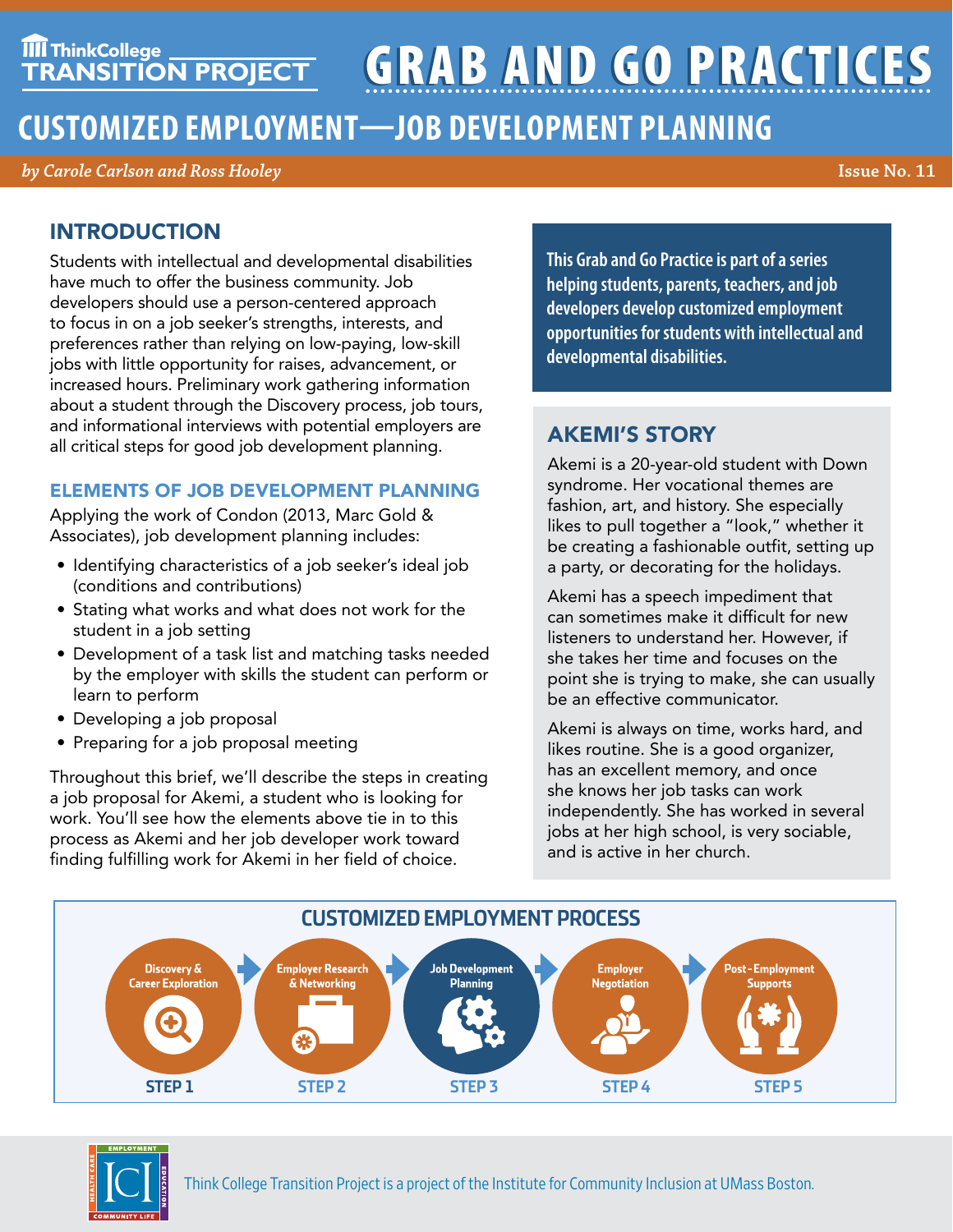#### CHARACTERISTICS OF AKEMI'S IDEAL JOB

Characteristics of an ideal job include the **conditions** the job seeker needs for the job to be a successful fit and the contributions the job seeker will offer to fill the employer's needs.

While developing the plan, it is important to keep in mind what works and does not work for the student in a job setting. In this example, the job developer draws on the information in Akemi's Positive Personal Profile.

| <b>What works for Akemi</b>                                              | What does not work for Akemi                            |
|--------------------------------------------------------------------------|---------------------------------------------------------|
| Familiar routine including scheduled time to<br>check in with supervisor | Inconsistent procedures                                 |
| Friendly environment                                                     | Supervisor & coworkers too busy to get to know her      |
| Patient supervisor & coworkers                                           | Coworkers impatient with her communication difficulties |
| Respectful, clear, & consistent supervision                              | Coworkers hesitate to provide supportive cueing         |
| Opportunities for growth in her position                                 | No clear career pathway                                 |
| Easily accessible public transportation                                  | No public transportation                                |

**Conditions** refer to specific elements of a job, such as days and hours worked each week, pay, benefits, location of the job, inside/outside work, time of day, etc. Prioritize non-negotiable conditions, such as accessibility to public transportation or an environment that may trigger seizures or behavior challenges. Consideration of these conditions is important to have a successful outcome for both the job seeker and employer.

### **Akemi's Conditions for Employment**

- ❏ Four days a week 9:00AM–3:00PM
- ❏ On the bus line
- ❏ Sociable environment

❏ Opportunity to take on new job responsibilities ❏ No Sundays



Contributions refers to what skills, credentials, experiences, and personal qualities the job seeker will bring to the job that will meet the needs of the employer.

# **Akemi's Contributions**

#### **SKILLS**

- ❏ Organizing items and displays
- ❏ Providing customer service
- ❏ Performing inventory
- ❏ Wrapping gifts
- ❏ Recalling local history

#### PERSONALITY CHARACTERISTICS

- ❏ Always on time
- ❏ Hard worker
- ❏ Friendly and outgoing
- ❏ Organized and thorough

#### **EXPERIENCES**

- ❏ Worked at high school coffee shop: stocking, inventory, cashiering
- ❏ Helped build sets for high school theater group
- ❏ Helps set up for events at her church
- ❏ Audited a college-level marketing class
- ❏ Takes regular workshops on local history

#### RECOMMENDATIONS

- ❏ High school teacher
- ❏ Church friend

#### **CREDENTIALS**

❏ CPR & First Aid training

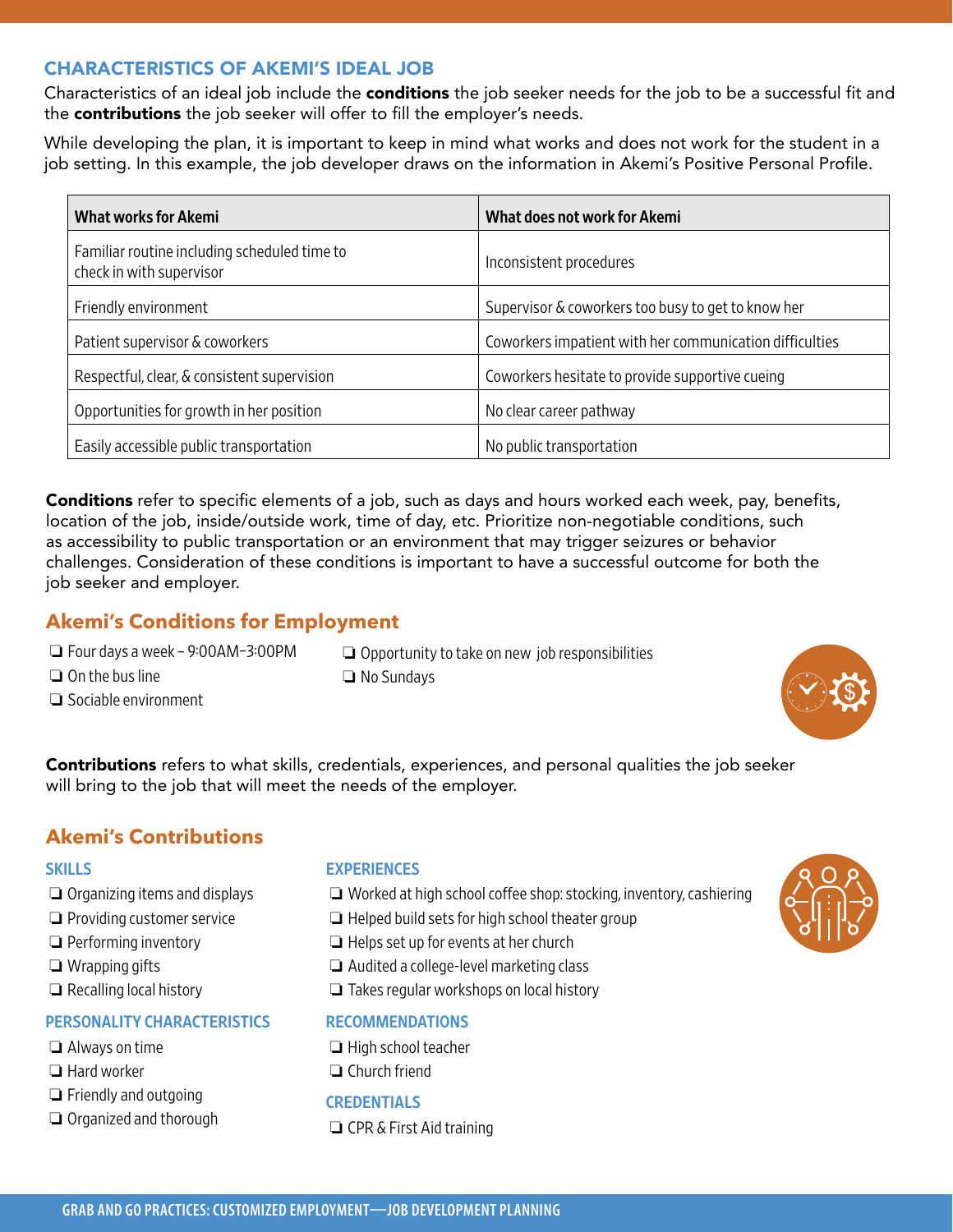# **Development of a Task List**

The task list represents the job tasks that can be performed or learned by the job seeker that are related to their vocational themes and that you can negotiate on behalf of the job seeker. Tasks that can be performed or learned by the job seeker are identified during the Discovery process and initially documented in the Positive Personal Profile.

#### AKEMI'S TASK LIST

- ❏ Performing an inventory of items
- ❏ Setting up "looks" in a shop
- ❏ Sorting clothes and putting together outfits
- ❏ Helping customers locate items
- **Skills & Tasks Matched with Potential Employers**

Identifying what tasks may be required at a job is done during an informational interview or observational tour, or by completing online research about potential jobs (for example, through O\*Net job descriptions). You can create a table to document matches between the student's current skills and tasks needed by the employer and what the student should be able to learn in a reasonable timeframe.

## **Below is a list of potential employers and the match-up of skills and tasks for Akemi.**

| <b>POTENTIAL EMPLOYER #1: COLLEGE THEATER DEPARTMENT</b> |                                                                                                                 |                                                                                                            |                         |  |
|----------------------------------------------------------|-----------------------------------------------------------------------------------------------------------------|------------------------------------------------------------------------------------------------------------|-------------------------|--|
| <b>Department</b>                                        | Tasks that need doing                                                                                           | <b>Student skills</b>                                                                                      | Potential job           |  |
| Staging                                                  | Help plan and build sets, organize props,<br>inventory props                                                    | Good organizer, has a good eye for putting<br>things together, very methodical                             | Assistant stage manager |  |
| Costumes                                                 | Put together outfits for shows, organize<br>props for upcoming shows, inventory<br>props, help actors get ready | Good fashion sense, understands<br>historical fashion trends, organized, likes<br>to help, very methodical | Wardrobe assistant      |  |

| <b>POTENTIAL EMPLOYER #2: ART GALLERY &amp; SHOP</b> |                                                                                                    |                                                                                                             |                                                      |  |  |
|------------------------------------------------------|----------------------------------------------------------------------------------------------------|-------------------------------------------------------------------------------------------------------------|------------------------------------------------------|--|--|
| <b>Department</b>                                    | <b>Tasks that need doing</b>                                                                       | <b>Student skills</b>                                                                                       | Potential job                                        |  |  |
| Gallery                                              | Help set up exhibits, assist customers<br>during shows, set up for workshops,<br>organize supplies | Organized, strong customer service<br>skills, good eye for placement of items                               | Gallery assistant                                    |  |  |
| Shop – front of<br>house                             | Help set up displays, assist customers,<br>cashiering, gift wrapping                               | Good eye for how things should look, good<br>wrapper, good customer service skills, can<br>learn to cashier | Shop clerk                                           |  |  |
| Shop – back of<br>house                              | Inventory control, organize spaces                                                                 | Good organizer, methodical                                                                                  | Shop assistant, or extension of shop clerk<br>duties |  |  |

| <b>POTENTIAL EMPLOYER #3: LOCAL MUSEUM &amp; SHOP</b> |                                                                                                           |                                                                                                                   |                        |  |
|-------------------------------------------------------|-----------------------------------------------------------------------------------------------------------|-------------------------------------------------------------------------------------------------------------------|------------------------|--|
| <b>Department</b>                                     | <b>Tasks that need doing</b>                                                                              | <b>Student skills</b>                                                                                             | Potential job          |  |
| Museum -<br>front of house                            | Give tours; help set up displays,<br>workshops, & talks; usher/assist<br>customers at events              | Good customer service, knowledge of local<br>history and museum, experience at setting<br>up displays             | Tour guide/usher       |  |
| Museum – back<br>of house                             | Help create documents for museum<br>guests, organize spaces, do general office<br>work, inventory control | Can learn to create documents, good<br>organizer, methodical, has some office<br>skills (can learn others)        | Museum staff assistant |  |
| Shop                                                  | Help set up displays, assist customers to<br>find items, cashiering, gift wrapping                        | Has a good eye for how things should<br>look, good wrapper, good customer service<br>skills, can learn to cashier | Shop clerk             |  |





❏ Setting up for gallery events

- ❏ Stocking shelves
- ❏ Organizing spaces
	- ❏ Assisting visitors at galleries, tourist locations